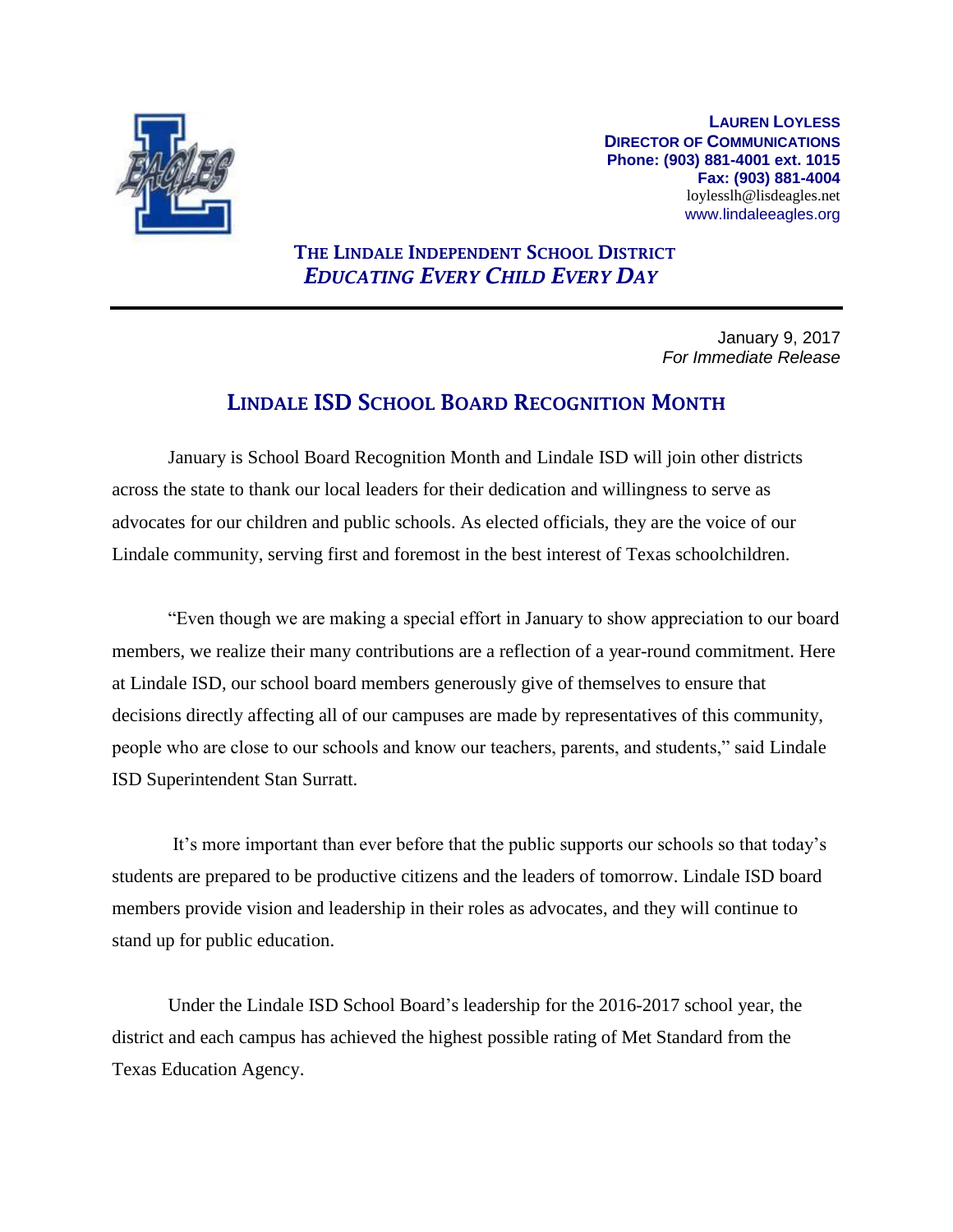Board members serving Lindale ISD are:

#### LISD Board President Kelly Cox

Mr. Cox was elected to the board of trustees in 2011. He and his wife Jennifer have two children and have lived in the district since 2002.

## LISD Board Vice-President Gary Camp

Gary Camp is a 1975 graduate of Lindale High School and a 1979 alumni of UT Tyler. He is married to his high school sweetheart, Susan Melvin Camp and together they have three children, Jennifer and her husband Jeremy, Jessica and Casey. They also have three grandchildren. Camp is the managing partner at Camp Financial Services, LLC.

#### LISD Board Member Donny Williams

Donny Williams joined the Lindale ISD school board in May 2015. This is his second term as a trustee of the LISD.

#### LISD Board Secretary Mike Combs

Mr. Combs was elected to the LISD Board in 2004 and re-elected in 2009. He has been employed as executive with the Target Corporation since 1989. He is currently president of the Penny Lane Homeowners Association and owner of Vacationers Lawn Care. He and his wife of 32 years, Rachel, have two sons, Chris and Ryan, both graduates and residents of Lindale.

## LISD Board Member Kenneth Cline

Kenneth Cline is serving his third term as an LISD trustee. Cline is a graduate of Lindale High School. Mr. Cline has his own firm, Kenneth W. Cline Consulting Engineer. He and his wife Carol have three children and 10 grandchildren.